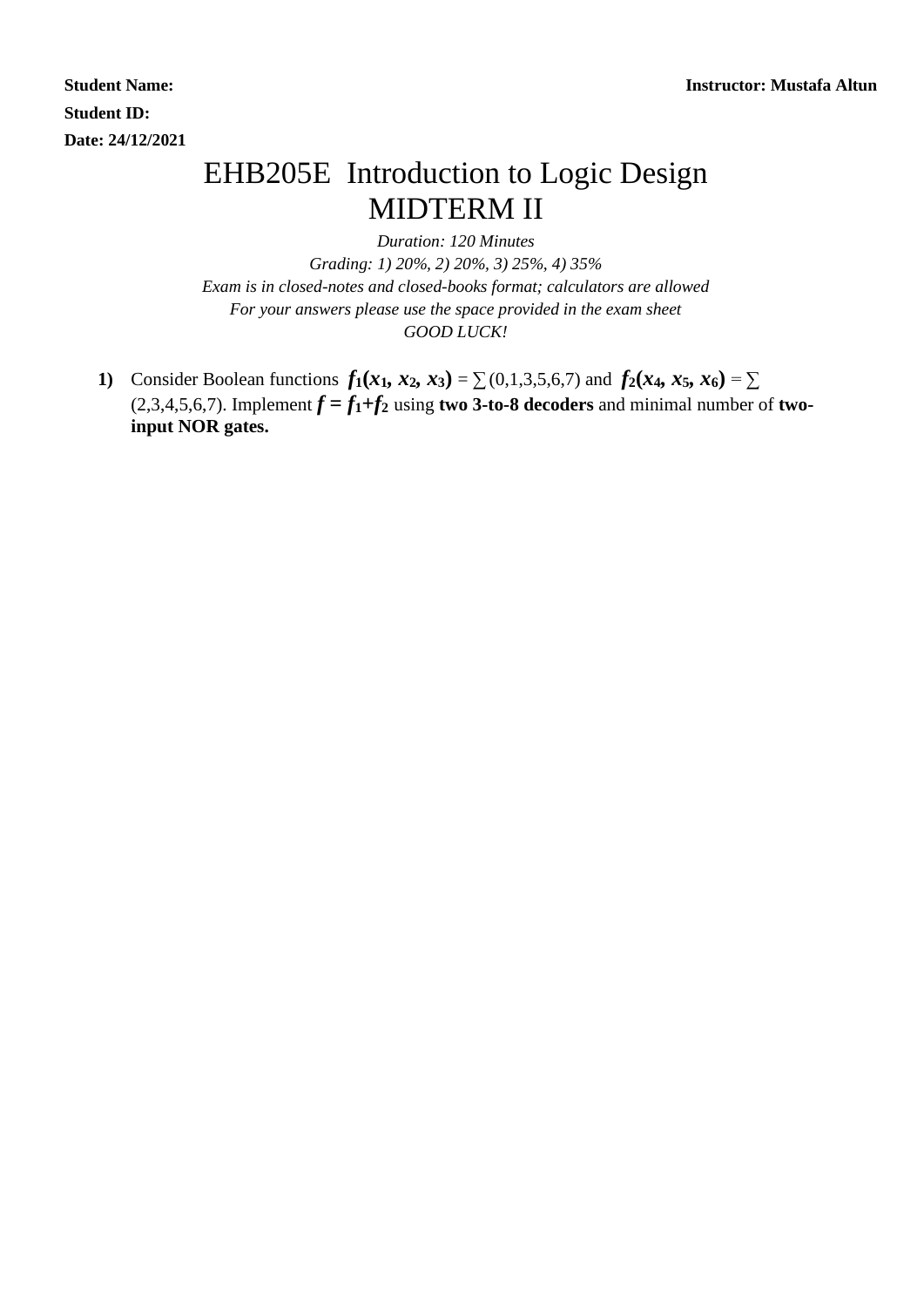**2)** Consider a **6-to-1 multiplexer** having inputs  $I_0$ ,  $I_1$ ,  $I_2$ ,  $I_3$ ,  $I_4$ ,  $I_5$ ; select input  $S_0$ ,  $S_1$ ,  $S_2$ ; and the output OUT.

If  $(S_0, S_1, S_2) = (0,0,0)$  then OUT= I<sub>0</sub>; If  $(S_0, S_1, S_2) = (0, 0, 1)$  then OUT= I<sub>1</sub>; If  $(S_0, S_1, S_2) = (0,1,0)$  then OUT= I<sub>2</sub>; If  $(S_0, S_1, S_2) = (0,1,1)$  then OUT= I<sub>3</sub>; If  $(S_0, S_1, S_2) = (1,0,0)$  then OUT= I<sub>4</sub>; If  $(S_0, S_1, S_2) = (1, 0, 1)$  then OUT= I<sub>5</sub>.

Implement this 6-to-1 multiplexer multiplier using **minimal number of 2-to-1 multiplexers**.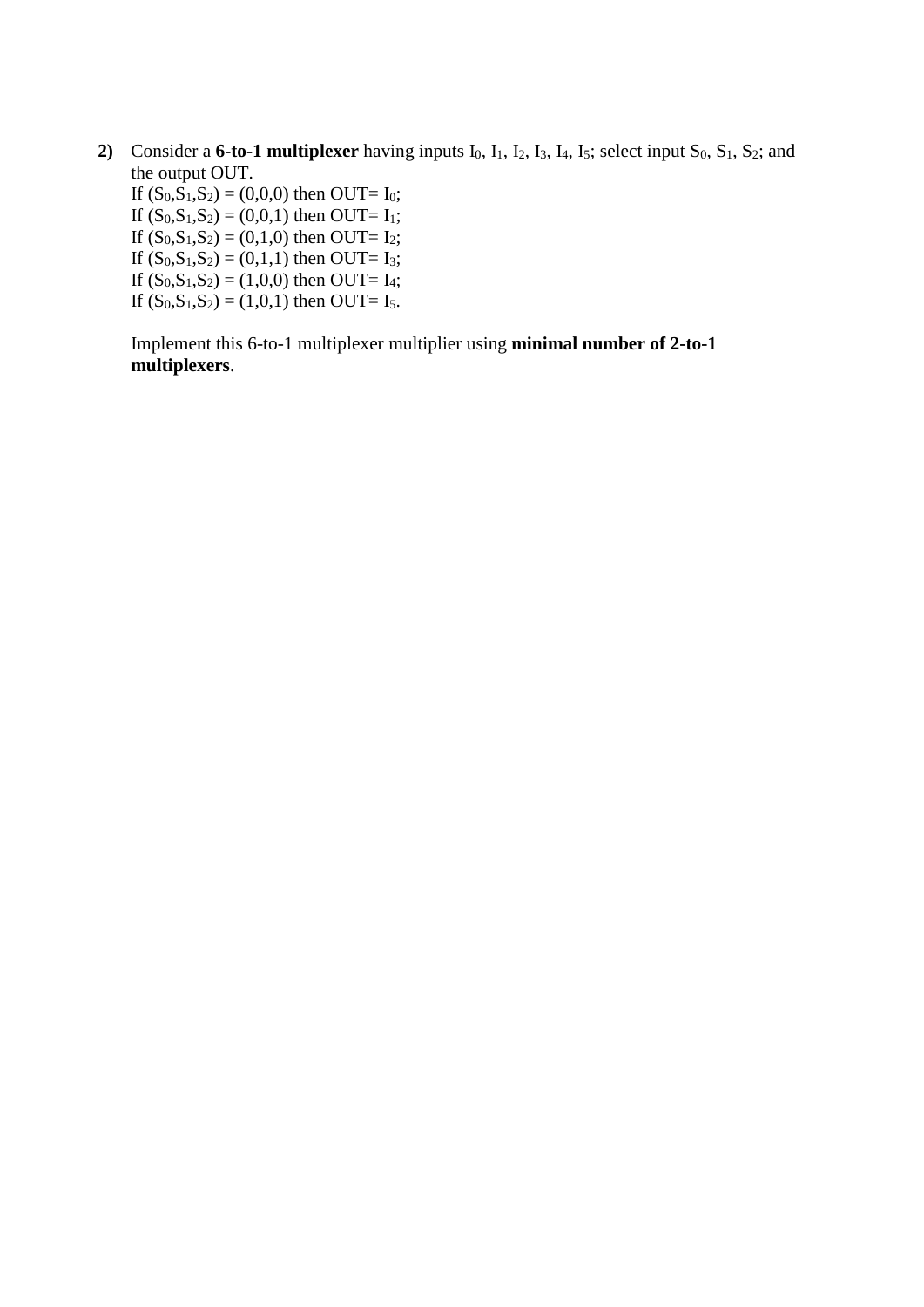**3)** Consider a sequential circuit shown below.



- **a)** For which input values of M, N, and G, **outputs P and Q hold their previous values**?
- **b)** Obtain a minimal sum-of-products **(SOP) expressions for P and Q** in terms of M, N, and G as well as the previous values of P and Q.